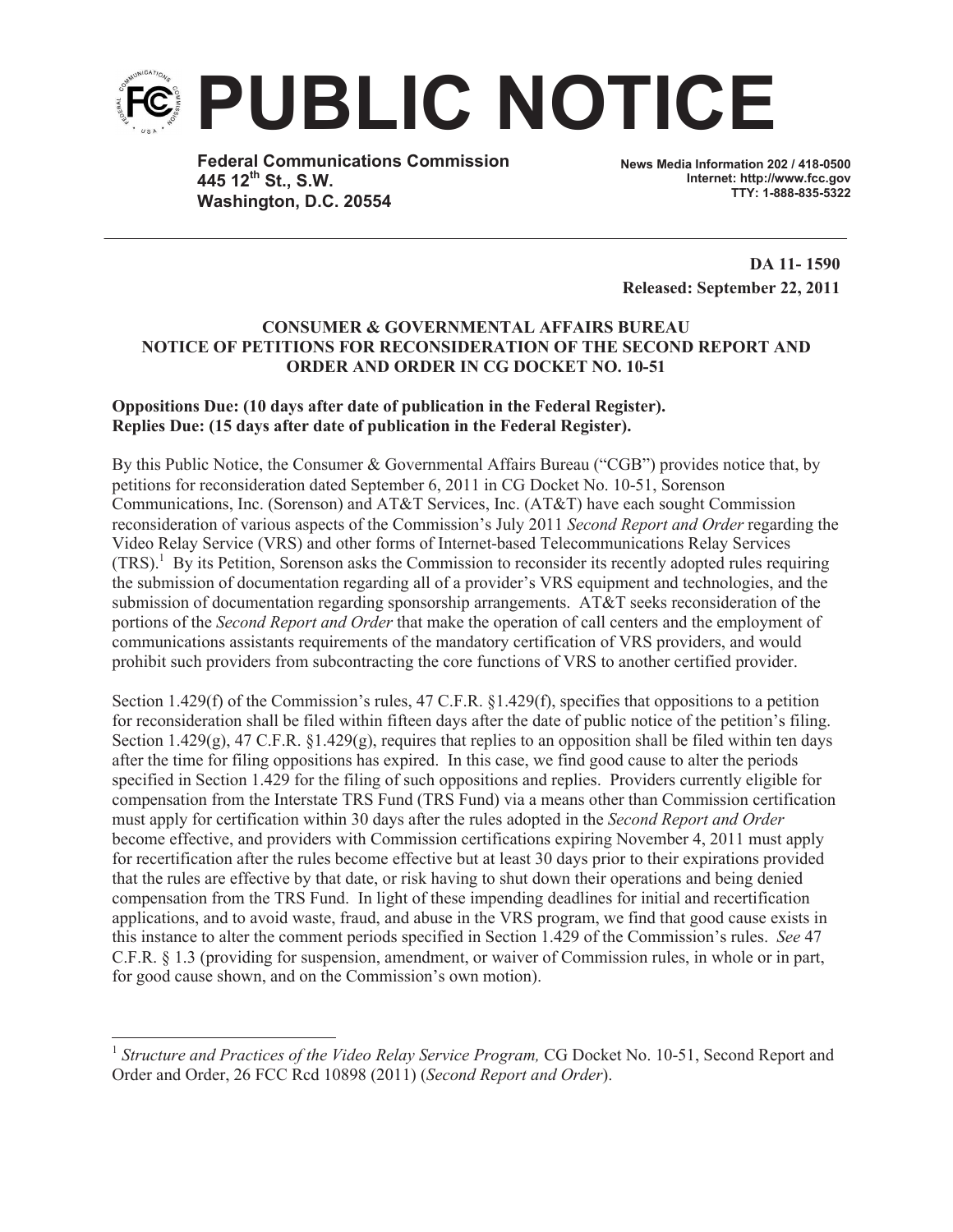Accordingly, oppositions to Sorenson's and/or AT&T's petitions for reconsideration of the *Second Report and Order* shall be filed no later than 10 days after Federal Register publication, and replies to oppositions will be due no later than 15 days after Federal Register publication.

## **Procedural Matters**

Oppositions and Replies. Pursuant to Section 1.429 of the Commission's rules,<sup>2</sup> interested parties may file oppositions and replies to an opposition on or before the dates indicated on the first page of this document. Comments may be filed using: (1) the Commission's Electronic Comment Filing System (ECFS); or (2) by filing paper copies. All filings should reference the docket number of this proceeding, CG Docket No. 10-51.

- Electronic Filers: Comments may be filed electronically using the Internet by accessing the ECFS: http://fjallfoss.fcc.gov/ecfs2/. Filers should follow the instructions provided on the website for submitting comments. In completing the transmittal screen, ECFS filers should include their full name, U.S. Postal Service mailing address, and CG Docket No. 10-51.
- Paper Filers: Parties who choose to file by paper must file an original and one copy of each filing. Filings can be sent by hand or messenger delivery, by commercial overnight courier, or by first class or overnight U.S. Postal Service mail. All filings must be addressed to the Commission's Secretary, Office of the Secretary, Federal Communications Commission.
	- All hand-delivered or messenger-delivered paper filings for the Commission's Secretary must be delivered to FCC Headquarters at  $\overline{445}$  12<sup>th</sup> Street, SW, Room TW-A325, Washington, DC 20554. The filing hours are 8:00 a.m. to 7:00 p.m. All hand deliveries must be held together with rubber bands or fasteners. Any envelopes or boxes must be disposed of *before* entering the building.
	- Commercial overnight mail (other than U.S. Postal Service Express Mail and Priority Mail) must be sent to 9300 East Hampton Drive, Capitol Heights, MD 20743.
	- U.S. Postal Service first-class, Express, and Priority mail must be addressed to 445 12<sup>th</sup> Street, SW, Washington DC 20554.

*Accessibility Information.* To request materials in accessible formats for people with disabilities (Braille, large print, electronic files, audio format), send an e-mail to fcc504@fcc.gov or call the Consumer & Governmental Affairs Bureau at (202) 418-0530 (voice), (202) 418-0432 (TTY).

The comments and reply comments filed in response to this Public Notice will be available via ECFS at: http://fjallfoss.fcc.gov/ecfs2/; you may search by docket number (CG Docket No. 10-51). Comments are also available for public inspection and copying during business hours in the FCC Reference Information Center, Portals II, 445 12<sup>th</sup> Street, SW, Room CY-A257, Washington, D.C. 20554. Copies may also be purchased from Best Copy and Printing, Inc., telephone (800) 378-3160, facsimile (202) 488-5563, e-mail FCC@BCPIWEB.com.

*Ex Parte Rules*. This proceeding shall be treated as a "permit-but-disclose" proceeding in accordance with the Commission's *ex parte* rules.<sup>3</sup> Persons making *ex parte* presentations must file a

 $^{2}$  47 C.F.R. §§ 1.429(f), (g).

<sup>3</sup> *See* 47 C.F.R. §§ 1.1200 *et seq*.